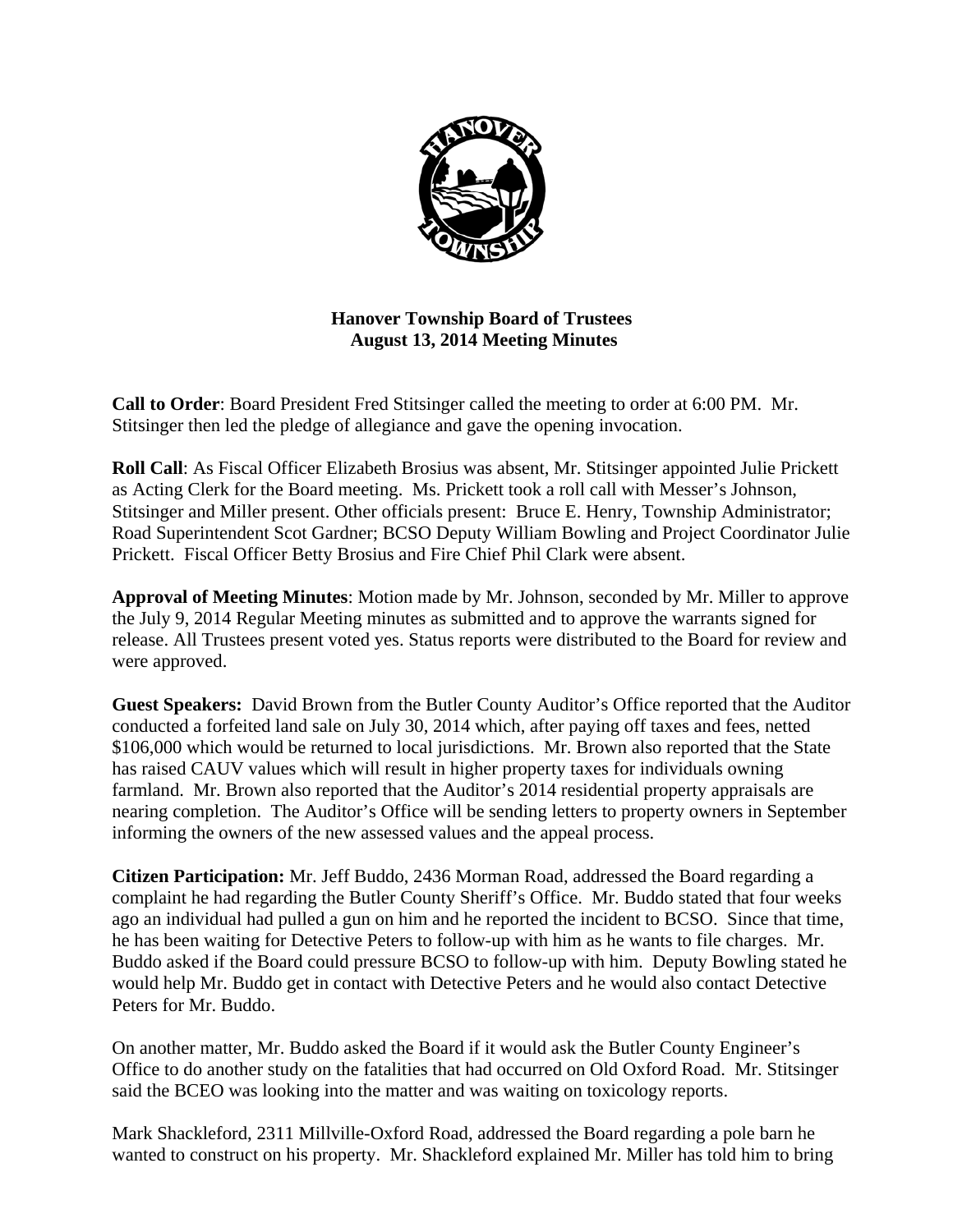his plans to the Board for approval. Mr. Stitsinger asked of Mr. Shackleford had gone to the County for plan approval and Mr. Shackleford indicated he had not as Mr. Miller had advised him to go to Hanover Township first. He explained the building would house old cars he works on for a hobby. Mr. Stitsinger stated Mr. Shackleford should go to the County for plan approval.

## **Administration Reports**

*Law Enforcement*: Deputy Bowling gave the following report for the month of July 2014:

# **Butler County Sheriff's Office District #6 Hanover Township Contract Cars Monthly Report for July 2014**

| <b>Month Totals</b><br><b>Activity Area</b>                                                                                                                                                                                                                                                           | YTD                                                              |
|-------------------------------------------------------------------------------------------------------------------------------------------------------------------------------------------------------------------------------------------------------------------------------------------------------|------------------------------------------------------------------|
| Dispatched Calls: 156<br>Felony Reports: 7<br>٠<br>Misdemeanor Reports: 16<br>Non-Injury Crash: 7<br>$\bullet$<br>Injury Crash: 03                                                                                                                                                                    | 1,013<br>44<br>112<br>67<br>34                                   |
|                                                                                                                                                                                                                                                                                                       | .247                                                             |
| Assists/Back Up: 28<br><b>Felony Arrests: 5</b><br>$\bullet$<br>Misdemeanor Arrests: 07<br><b>OMVI</b> Arrests: 1                                                                                                                                                                                     | 211<br>19<br>56<br>09<br>.83                                     |
| Traffic Stops: 57<br><b>Moving Citations:29</b><br>٠<br><b>Warning Citations: 31</b><br>FI Cards: 0<br>$\bullet$<br>Civil Papers Served: 1<br><b>Business Alarms: 5</b><br>$\bullet$<br><b>Residential Alarms: 15</b><br>Special Details: 5<br>COPS Times: 5,755 (Min.)<br><b>Vacation Checks: 13</b> | 242<br>136<br>118<br>00<br>03<br>23<br>74<br>19<br>36,795<br>120 |

\*\*\*\*\*\*\*\*\*\*\*\*\*\*\*\*\*\*\*\*\*\*\*\*\*\*\*\*\*\*\*\*\*\*\*\*\*\*\*\*\*\*\*\*\*\*\*\*\*\*\*\*\*\*\*\*\*\*\*\*\*\*\*\*\*\*\*\*\*\*\*\*\*

Reporting: Deputy Bowling and Deputy Lentz/by BEH

Deputy Bowling also reported that there had been numerous thefts in the Township from unlocked cars between the hours of 10:30AM and 1:30PM. Deputy Bowling explained he planned to flex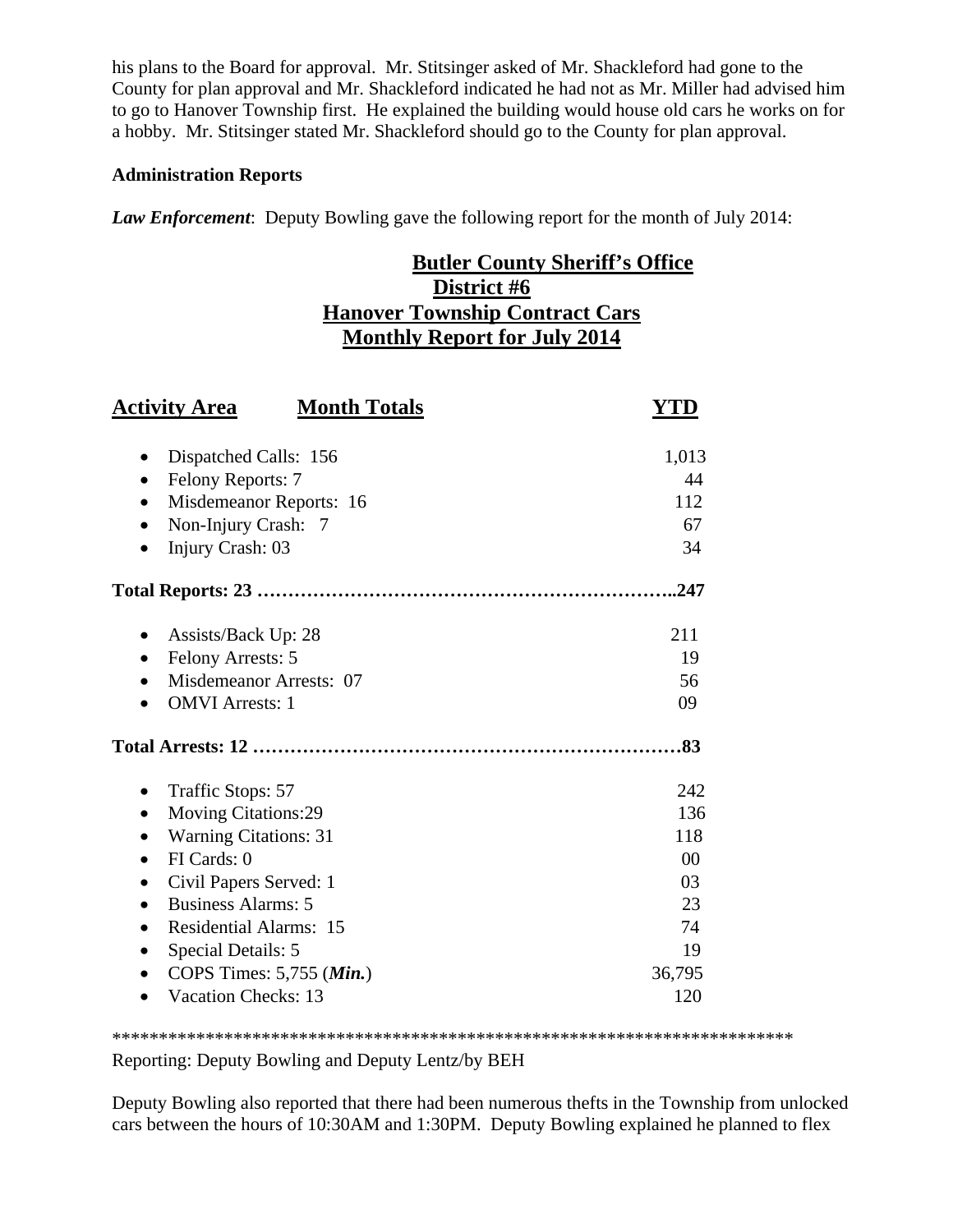his schedule in order to be on duty during these hours in an attempt to solve these thefts without creating additional overtime costs.

*Fire/EMS*: As Chief Clark was absent, Mr. Henry presented the June report and July report from the Fire Department.

# **Hanover Township Fire Department Monthly Report for June 2014- Phil Clark Fire Chief (Presented in August 2014)**

Run and detail activity for the Fire and EMS operations are reflected in the following numbers:

| $\bullet$ | Total for the month:                       | <b>56 Runs/Operations</b><br>(51 Fire/EMS Runs) |
|-----------|--------------------------------------------|-------------------------------------------------|
| $\bullet$ | Other                                      | 00                                              |
| $\bullet$ | <b>Knox Box Details</b>                    | 00                                              |
| $\bullet$ | Air & Light Truck Call Out:                | 04                                              |
| $\bullet$ | Fire Inspections:                          | 01                                              |
| $\bullet$ | Fire Runs:                                 | 17                                              |
| $\bullet$ | <b>Motor Vehicle Accidents:</b>            | 05                                              |
|           | • Emergency Medical Operations/Squad Runs: | 29                                              |

## **Total Year to Date: 392 Runs/Operations**

(June 2013: 32 Runs/Operations)

| Total for 2013  | 750 | Eight Year Average: 685 |
|-----------------|-----|-------------------------|
| Total for 2012  | 693 |                         |
| Total for 2011  | 719 |                         |
| Total for 2010  | 748 |                         |
| Total for 2009  | 676 |                         |
| Total for 2008: | 669 |                         |
| Total for 2007: | 717 |                         |
| Total for 2006: | 505 |                         |

# **Hanover Township Fire Department Monthly Report for July 2014- Phil Clark Fire Chief (Presented in August 2014)**

Run and detail activity for the Fire and EMS operations are reflected in the following numbers: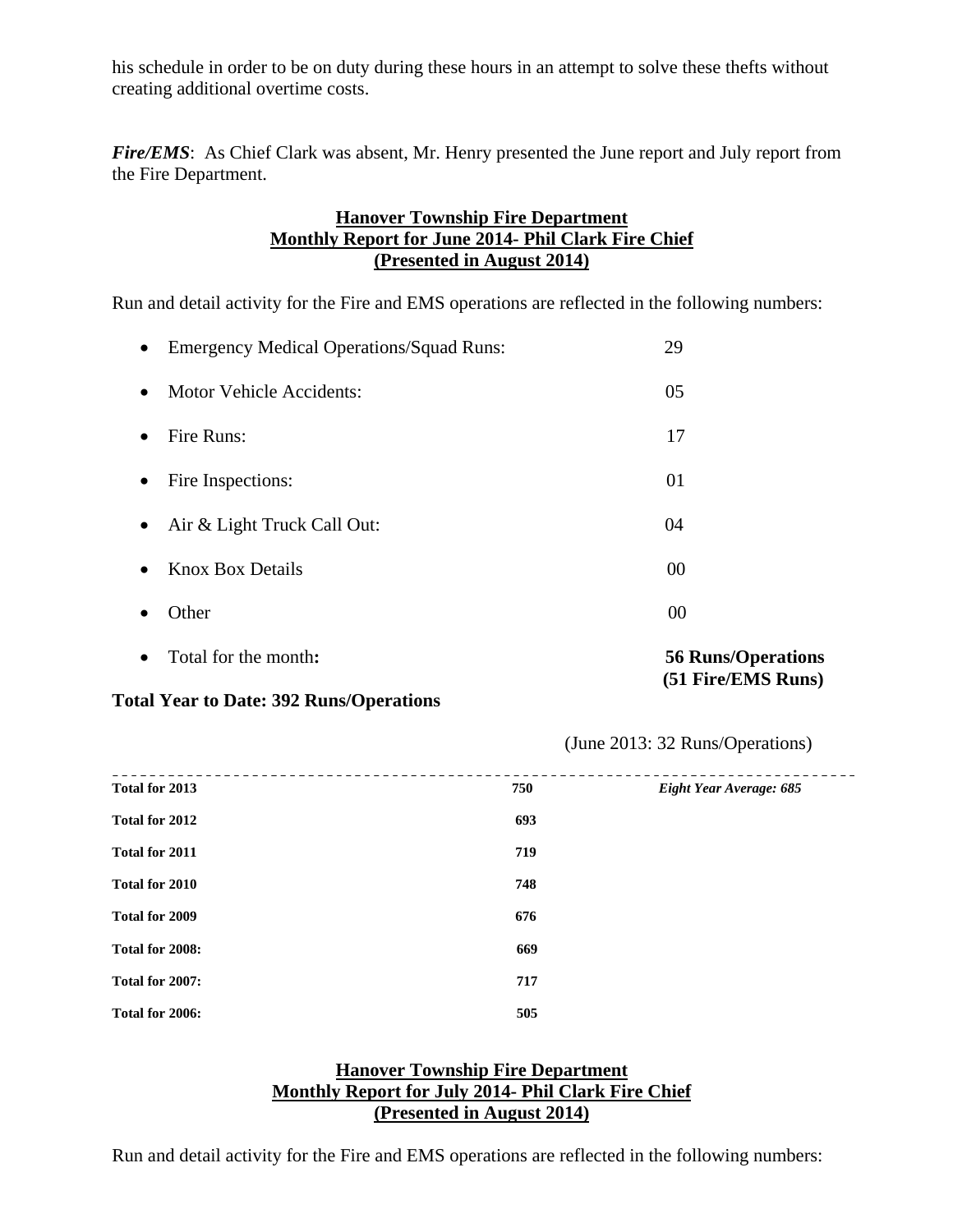| $\bullet$ | Total for the month:                            | <b>67 Runs/Operations</b><br>(60 Fire/EMS Runs) |
|-----------|-------------------------------------------------|-------------------------------------------------|
|           | Other                                           | 00                                              |
|           | <b>Knox Box Details</b>                         | 00                                              |
| $\bullet$ | Air & Light Truck Call Out:                     | 01                                              |
| $\bullet$ | Fire Inspections:                               | 06                                              |
|           | Fire Runs:                                      | 14                                              |
| $\bullet$ | <b>Motor Vehicle Accidents:</b>                 | 05                                              |
| $\bullet$ | <b>Emergency Medical Operations/Squad Runs:</b> | 41                                              |

# **Total Year to Date: 459 Runs/Operations**

# (July 2013: 65 Runs/Operations)

| Total for 2013<br>750        | Eight Year Average: 685 |
|------------------------------|-------------------------|
| Total for 2012<br>693        |                         |
| <b>Total for 2011</b><br>719 |                         |
| Total for 2010<br>748        |                         |
| Total for 2009<br>676        |                         |
| Total for 2008:<br>669       |                         |
| Total for 2007:<br>717       |                         |
| Total for 2006:<br>505       |                         |

*Road/Cemetery*: Mr. Gardner presented the following report for the month of July 2014:

#### **SUPERINTENDENT'S REPORTS (August 13, 2014)**

Millville Cemetery Operations Report July 1 through July 31, 2014

| 5 Graves sold to Township residents ( $@$ \$610)----------\$ | 610.00    |
|--------------------------------------------------------------|-----------|
|                                                              | 0.00      |
|                                                              | 0.00      |
|                                                              | 9,400.00* |
|                                                              | 0.00      |
|                                                              | 0.00      |
| Foundation and Marker installation fees-----------------\$   | 691.20    |
|                                                              |           |
| المتحط المسحر المحامر المتحدث ومتحط المحاملة المستحدثة       |           |

 **\*8 @ regular fee of \$900 = \$7200; 2 @ regular fee + 2 hours OT each = \$2200**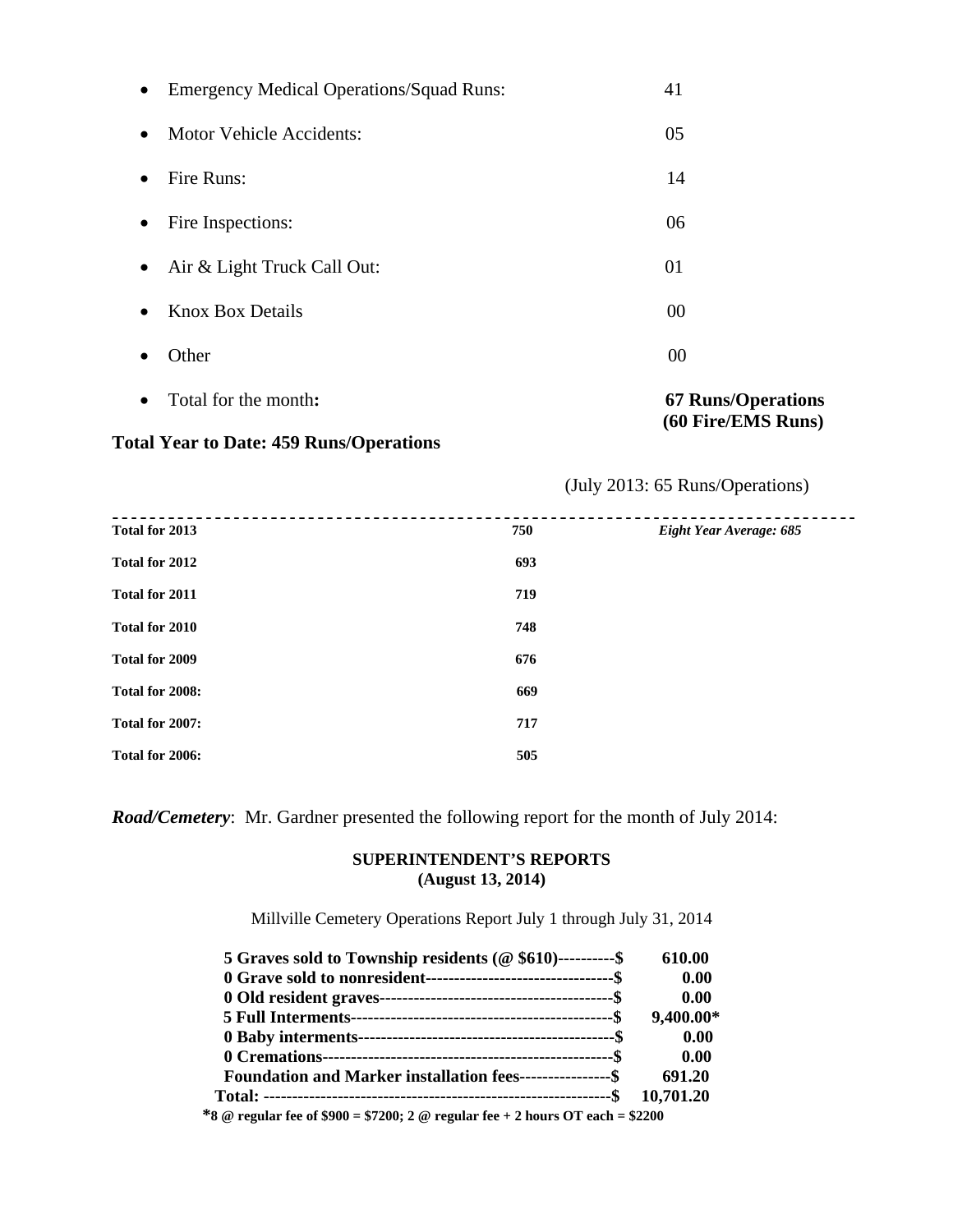Other Cemetery activities:

- 1. Mowed four times
- 2. Trimmed twice

## **Road, Streets and Park (Scot Gardner)**

- 1. Finished striping parking lots.
- 2. Chipped limbs on Abilene Court and the Millville Cemetery.
- 3. Repaired washed out berm on Brunner Road.
- 4. Checked roads after July 1, 2014 night storm.
- 5. Repaired Park restroom roof.
- 6. Completed second round of roadside mowing.
- 7. Picked up a pile of garbage on Taylor School Road.
- 8. Installed a "no outlet" sign on Spring Orchard.
- 9. Trimmed trees in Alamo Heights and the Cemetery.
- 10. Sprayed for weed control in Alamo Heights, edge of road on Gardner Road and guardrails.
- 11. Installed new light ballast in the front bay at the Firehouse.
- 12. Mounted the wall brackets and ran electric for the new monitors at the Firehouse.
- 13. Cleaned up a downed tree and limbs in Millville Cemetery after wind storm.
- 14. Placed dirt along road to reinforce the bank on Cochran Road.
- 15. Sprayed weeds in the curbs in Laurel Estates and Bevington, Roundhill, Murphy Circle and Timbercreek.
- 16. Mowed grass in the Park and Township properties six times.
- 17. Repaired a storm sewer box and lid on Amarillo Drive.
- 18. Repaired a storm sewer pipe on Merle Court.
- 19. Performed monthly truck, park and storm water inspections.

## *Administrator's Report*

Mr. Henry presented the following report to the Board:

#### **Administrator July 2014 Summary Report (Presented August 2014)**

- **Cemetery Regulations:** Began a review of Indigent Burial guidelines after the Recent legal opinion provided by Roger Gates. Changes may be needed with regard to certain forms used.
- Fire/EMS Run Data: Prepared report for July runs. Run times are better and mutual aid called in is significantly down again. Average run time for July was 11.48 minutes.
- **Fire Department:** Followed up on reimbursement report for State EMS grant, providing additional detail requested by the State. (Township should receive \$3,250.00.). Attended Fire Officers meeting and prepared data for the Fire Chief regarding SOPs.
- **Board and Financial Reports**: Obtained data from the Fiscal Officer and prepared Township funds analysis for the monthly and special Board meetings. Prepared Trustee packets. Prepared numerous contracts and permits for facility rentals. Updated contract forms.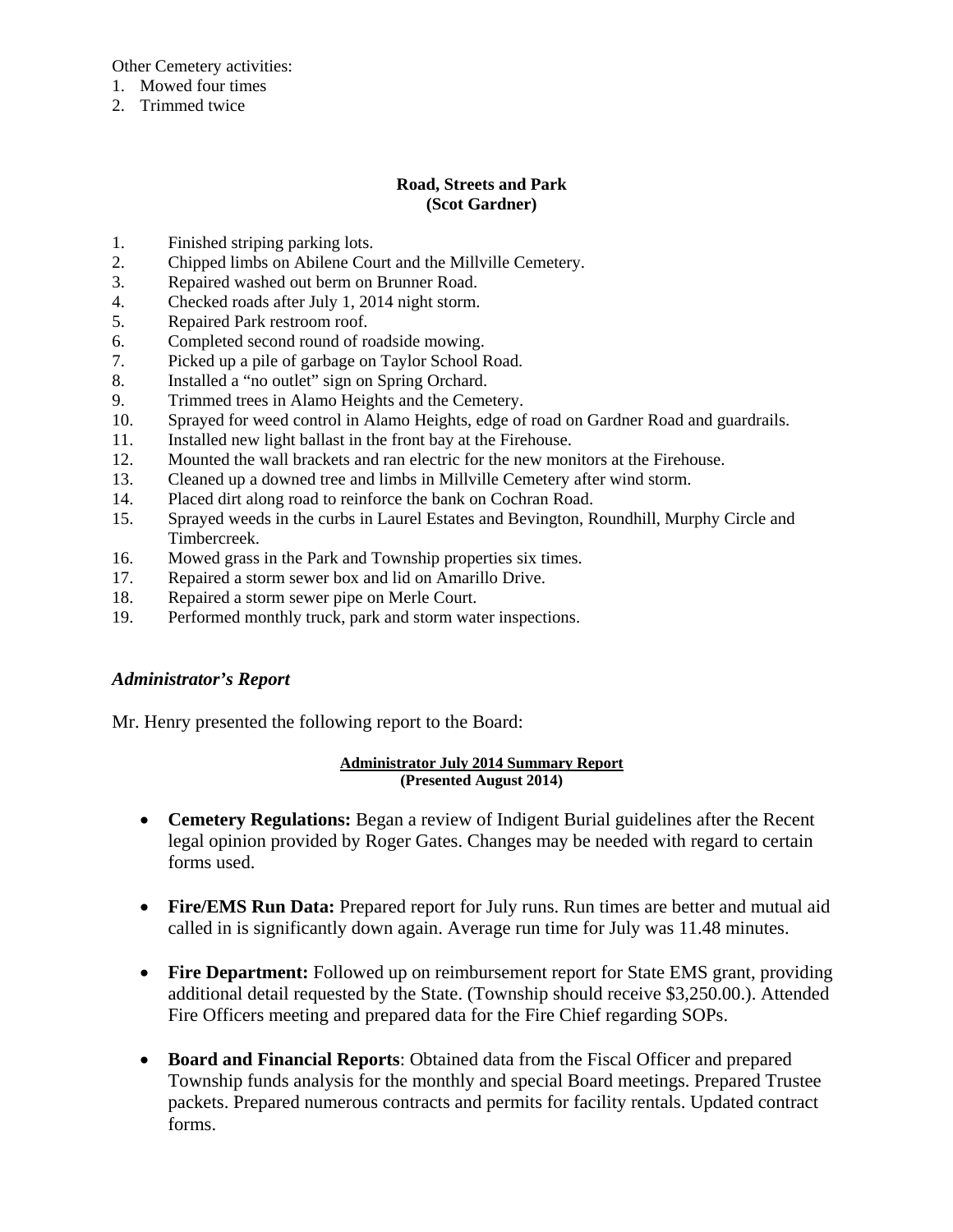- **Items Still Pending/Delayed**: Fuel Card follow up is still pending; Personnel Policy Review with changes still pending.
- **Maintenance Issues**: Spoke with residents about yard maintenance issues on Amarillo Drive, Laredo Drive and Hamilton Richmond Road. Orders in process for several properties.
- **Building and Zoning**: Continue to work with Jim Fox from the County on issues related to Hogue Road, Hamilton Richmond Road, US 27 and Bevington Road (pool issue).
- **State Audit**: Met with State Auditors and provided requested data. Attended summary review session on July 24, 2014 along with the Fiscal Officer.
- **Records Request:** Assisted the Fire Department in processing records requests.

# **Personnel Actions and Other Items of Note**

Cemetery operations: Jon Goldsberry resigned effective July 21, 2014 (originally was supposed to be July 23, 2014). Brandon Combs is filling in until a permanent decision is made.

Termination from Service effective September 2014: Fire Department

*Kyle Gross-FF Jeremy Hacker- FF/EMT-P Pam Baden- EMT Dustin Eastman- FF Jeremy Theetge- EMT-B* 

Appointment of new personnel: Fire Department

# *Melissa Ann Schmitt 331 Walthan Court Hamilton, Ohio 45013 as an EMT-B*

# **Other General Actions**:

Continuing work on revising records policy to be submitted to the state. Continuing review of Township Rules of Conduct and Fire Department SOPs that are related for possible changes and follow up in the next 5 months.

# **Of Note- Budget Information for July 31, 2014**

**Cash Balance as of July 31, 2014:** \$1,517,738.15

**Total Expenditures all funds for July 2014:** \$107,182.20

**Total General Fund cash on Hand July 2014:** \$674,009.10 (44.41%) of Total funds)

**Total Fire/EMS Fund cash on hand July 2014**: \$359,084.09 (23.66%) of Total

*(Monthly Revenue and Expenditure Reports are attached.*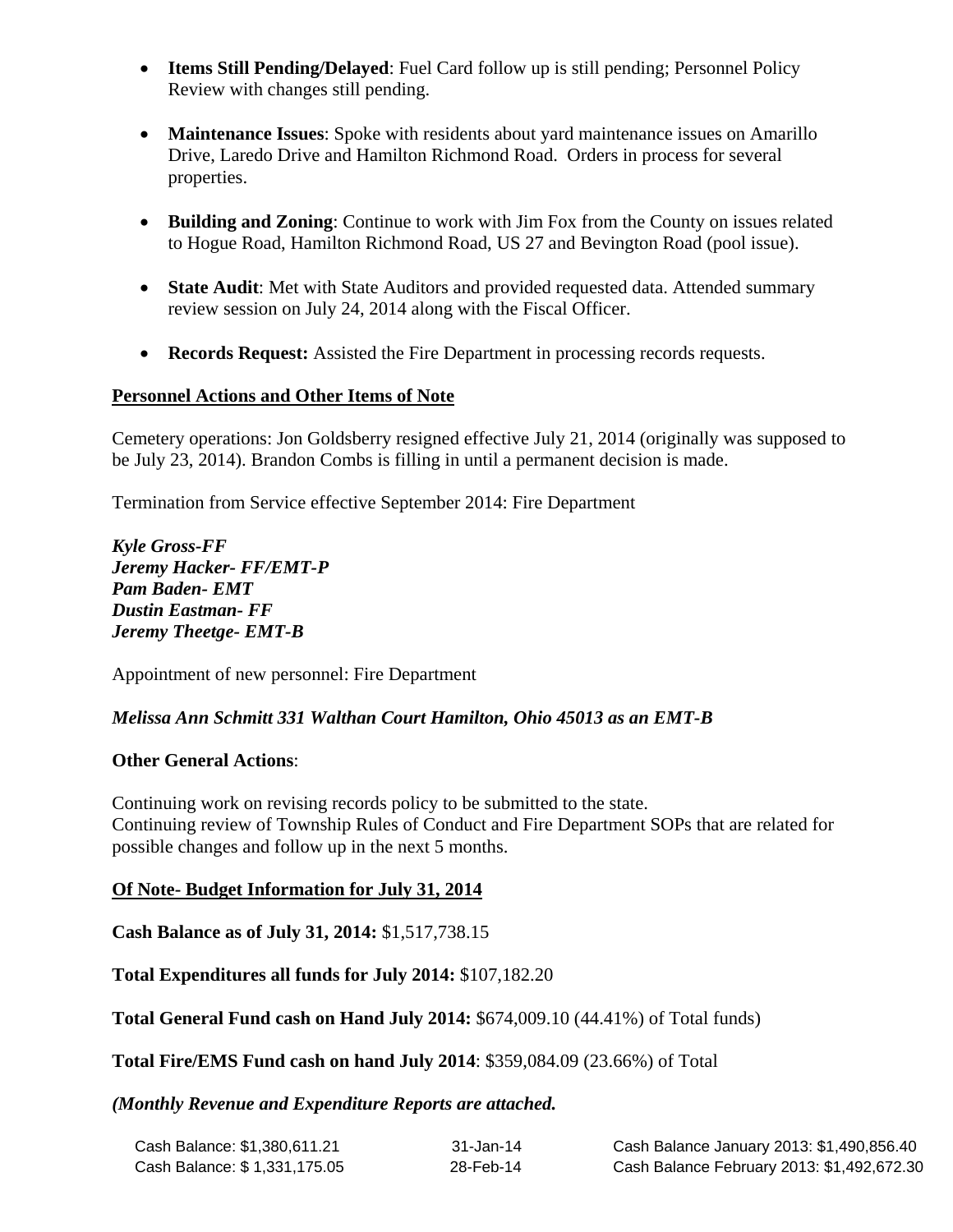| Cash Balance: \$1,259,054.92 | 31-Mar-14 | Cash Balance March 2013: \$1,419,215.62 |
|------------------------------|-----------|-----------------------------------------|
| Cash Balance: \$1,546,929.78 | 30-Apr-14 | Cash Balance April 2013: \$1,772,884.02 |
| Cash Balance: \$1,524,373.14 | 5/31/2014 | Cash Balance May 2013: \$1,738,209.80   |
| Cash Balance: \$1,506,977.71 | 6/30/2014 | Cash Balance June 2013: \$1,672,064.17  |
| Cash Balance: \$1,517,738.15 | 7/31/2014 | Cash Balance: July 2013: \$1,631,063.65 |

Mr. Henry also provided revenue and expenditure reports and noted that some of the larger expenditures were road program payments. Mr. Henry noted that revenues continue to track lower than previous years.

Mr. Henry also provided a list of Township events scheduled for the remainder of 2014.

# *Old Business*

*Property Maintenance Issues Update:* Mr. Henry reported that to date, he has been unable to get a response from the property owner on Hamilton-Scipio Road. Eventually, it may be necessary to set a hearing date to request the County Building Department to condemn the property.

*Zoning Interpretation – Pools in Required Yard*: Mr. Henry noted that, as discussed at the last Township meeting, several residents contacted the Township Administration about an aboveground pool constructed in a yard facing Beissinger Road at the intersection of Gardner Road. The land fronts on both Beissinger and Gardner Roads. The questions concerned unsightliness and safety having this pool in a very visible yard area unprotected. The initial review by the County Zoning Officials was that they do not regulate above-ground pools. Mr. Henry reported that upon the Township's appeal for further review and request that the Prosecutor's Office consider the matter, Zoning Officials forwarded a review request to the Planning Commission Director and the Prosecutor's Office. Mr. Henry reported that the Township argued that a pool should be considered a structure and should not be allowed to be placed in a required yard areafront yard. After discussion among the officials involved, a determination was made that the current zoning does not cover or provide authority for the County to regulate and prohibit such placement/use. Upon Mr. Henry's recommendation and following some discussion, Mr. Johnson made **a motion**, seconded by Mr. Miller, that the Board request the Planning Commission to develop appropriate language to regulate such use and have the County approve the zone change. Upon roll call, all three Trustees voted yes.

*Update Fire/EMS Run Data for July:* Mr. Henry reported that since the on-station program was implemented in April 2014, mutual aid runs into Hanover Township as well as average response times have continued to decrease. Mr. Henry provided run summaries to the Board for its review.

*Motion to Approve Delay in Price Increase Rental Facilities*: Mr. Henry explained that in May 2014, the Board approved rate changes for rental facilities to be effective September 2, 2014. Mr. Henry requested a delay in the effective date until January 1, 2015 to allow more time to notify the public. After some discussion, Mr. Miller made **a motion**, seconded by Mr. Johnson, to change the effective date of the new rental rates to January 1, 2015. Upon roll call, all three Trustees voted yes.

*Other Old Business:* There was no other Old Business to be considered.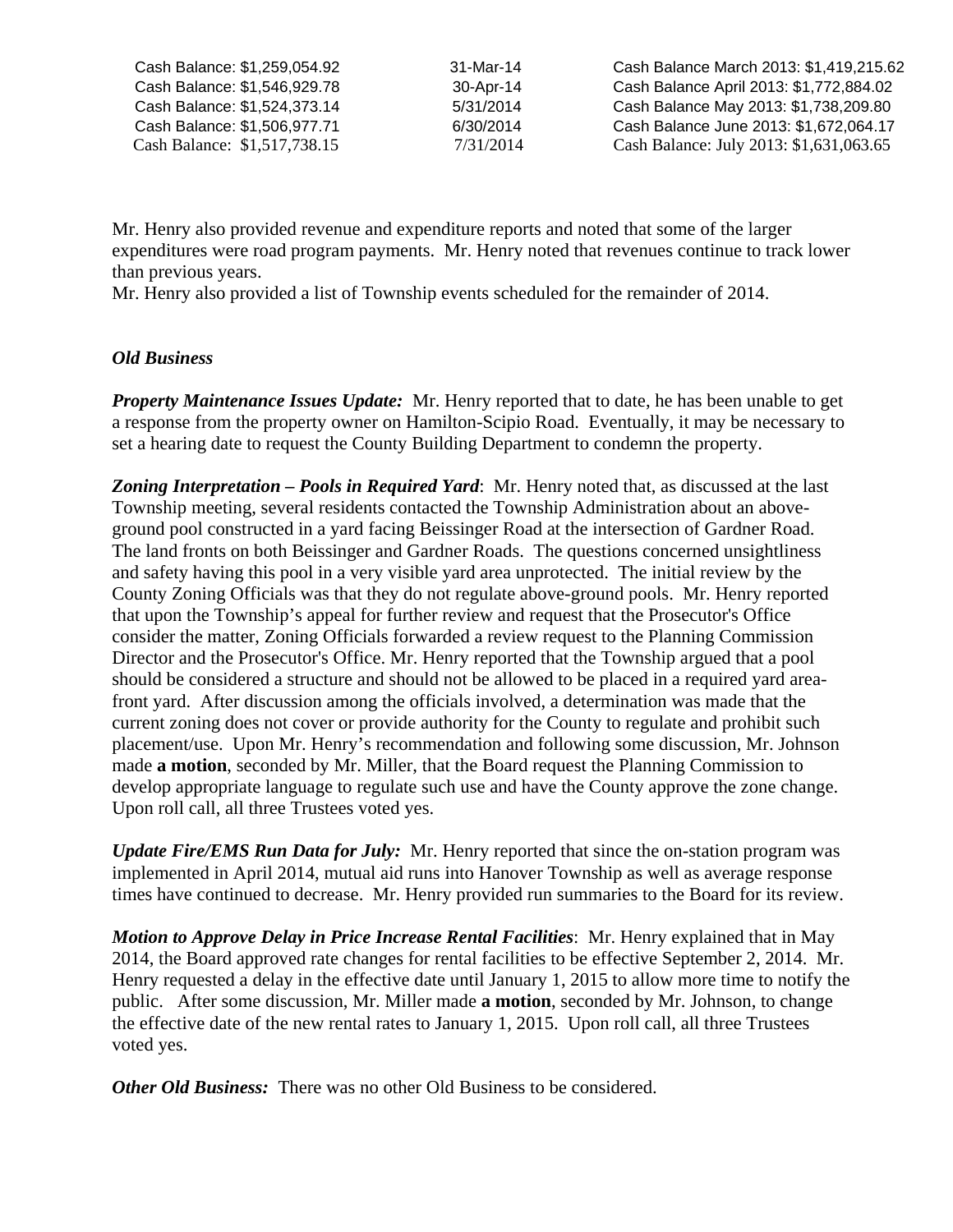#### *New Business*

*POW/MIA Monument Dedication 9/19/14 – Marine Corps League:* Mr. Henry reported that the joint project between the Marine Corps League and the Township to have a POW/MIA monument constructed and installed in the Park memorial area has been completed. Mr. Henry explained the Marine Corps League wishes to hold a special dedication ceremony and officially turn over the monument to the Township. The date suggested for the ceremony is the recognized national day of observance for POW/MIA individuals set this year for Friday September 19, 2014. Originally there was some discussion about having the dedication on Veterans Day but the League felt the September 19 date was more appropriate. Mr. Henry noted the time of day suggested is 11:00am to noon. The ceremony would last for about 20 to 30 minutes. After some discussion, Mr. Stitsinger made **a motion**, seconded by Mr. Miller, to set September 19, 2014 as the date for a dedication ceremony for the new POW/MIA monument. Upon roll call, all three Trustees voted yes.

*Deputy Lentz Retirement Notice:* Ms. Prickett read Deputy Lentz's letter to the Board informing it of his retirement date of October 30, 2014. Mr. Henry reported that a recognition ceremony and plaque would be arranged for Deputy Lentz and stated that Deputy Lentz would be missed. Mr. Stitsinger stated the Board accepted Deputy Lentz's notice of retirement with regret.

*Resolution No. 44-14 Property/Liability Insurance Renewal:* Ms. Henry explained the purpose of the resolution was to renew property/liability insurance for the Township through OTARMA. Mr. Henry stated that OTARMA's pricing was competitive and its proposal reflected a modest 2% increase over current policy costs. In addition, OTARMA provides a rebate to the Township which further decreases cost of coverage. After some discussion, Mr. Johnson made a **motion** to approve Resolution No. 44-14 which was seconded by Mr. Miller. Upon roll call, all three Trustees voted yes.

## **Resolution No. 44-14**

## **Approving Property, Vehicle and Liability Insurance Renewals Through a Contract With the Ohio Township Risk Management Authority for Policy Year September 2014 to September 2015**

*Whereas*, it is in the best interest of the Township to provide insurance coverage for Township property, vehicles, and liability; and

*Whereas*, prices were examined and updated information was filed to determine best pricing;

*Whereas*, the Ohio Township Risk Management Authority has presented renewal coverage for General Liability (Legal) and Coverage Extensions, Property Insurance and Coverage Extensions, Public Officials Wrongful Acts and Coverage Extensions, Vehicle Insurance Coverage and Umbrella Liability Coverage Extensions as well as credit of \$175 for CDL Drug Testing/ \$75.15 for MVR checks for an annual premium cost of \$22,564.00 (2% increase over 2013) with a rebate to be returned totaling \$1,711.52 resulting in a net cost for the new policy period of \$20,852.00;

*Whereas*, the OTARMA renewal proposal is the most cost efficient coverage given the Township's circumstances and the net cost is less than in the last policy period,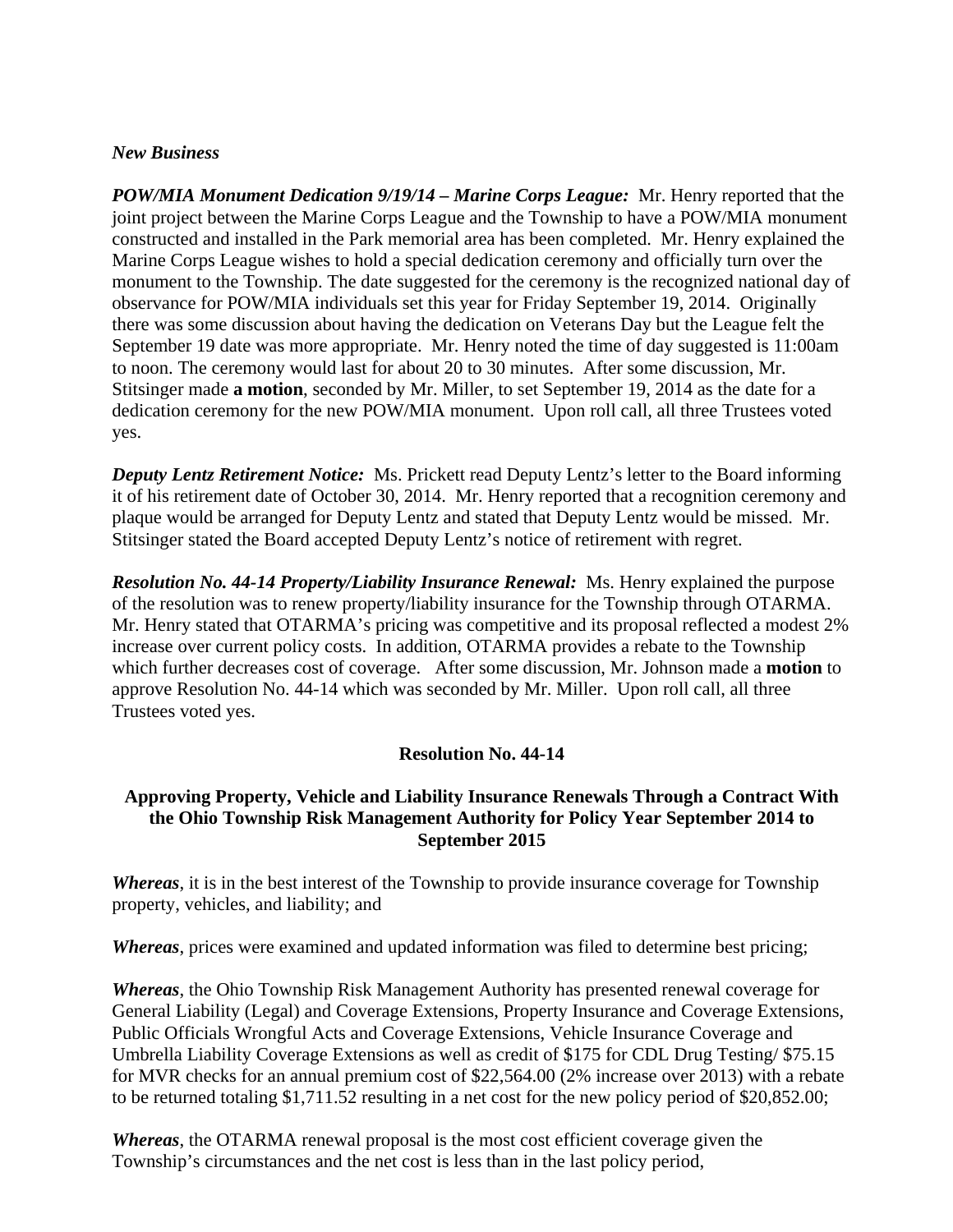## *Be it resolved by the Board of Township Trustees of Hanover Township Butler County, Ohio*

**Section I**. Resolution No. 44-14 is hereby approved authorizing the renewal of the property, vehicle, and liability insurance coverage for the period commencing September 2, 2014 through September 1, 2015 with the Ohio Township Risk Management Authority as represented locally by Lovins Insurance Agency for a cost not to exceed \$22,564.00 (with an anticipated rebate of \$1,711.52) as outlined in an attachment herewith labeled" Attachment Resolution No.44-14".

**Section II.** The Board President and Township Administrator are hereby authorized to execute all contracts and related documents thereto.

The foregoing resolution was adopted in a special public meeting and is a reflection of the official action taken by the Board of Trustees of Hanover Township Butler County, Ohio on the 13<sup>th</sup> day of August 2014.

| <b>Board of Trustees</b>                                 | Vote | <b>Attest and Authentication:</b>            |
|----------------------------------------------------------|------|----------------------------------------------|
| Fred J. Stitsinger<br>Douglas L. Johnson<br>Larry Miller |      | Elizabeth A. Brosius<br>Fiscal Officer/Clerk |

*Notice Fee Reduction – Solid Waste District:* Mr. Henry reported the Township received notice from the Butler County Recycling and Solid Waste District that it had proposed a reduction to solid waste generation fees and that a public comment period and public hearing would be held prior to adopting the reduced fees.

*Motion – Approve Car and Truck Show Expenses:* Mr. Henry reported that the Hanover Township Classic Car and Truck Show, in its seventh year, is scheduled for August 24, 2014. Mr. Henry noted this is a Township sponsored event with the Park Committee, Road Department and Fire Department providing support to make the event successful. The combined Park and Car Show Committees have been raising funds through sponsorships to offset costs. These donations will be received up to the day of the event. However, Mr. Henry reported he will need to make arrangements for supplies and services (not to exceed \$5,000) for the event which will be partially offset by sponsorship funds. Mr. Henry requested a motion to authorize these expenses. Mr. Miller made **a motion** to authorize the Township Administrator to enter into agreements and to authorize expenditures for Alleen Rents, Rumpke, GNS Printing, Magnet Signs, TNT Trophies, Cross Roads Talent Agency, SAMS, Meijer, WalMart and Rumpke subject to availability of funds. Mr. Johnson seconded the motion. After discussion, a roll call vote was taken and all three Trustees voted yes.

*Resolution No. 45-14 Then and Now Issues:* Mr. Henry explained the routine house-keeping nature of this resolution. This resolution covers payments to Ohio BWC State Insurance Fund and Ray Hensley, Inc. After some discussion, Mr. Miller made a **motion** to adopt Resolution No. 45- 14 which was seconded by Mr. Johnson. Upon roll call, all three Trustees voted yes.

## **Resolution No. 45-14**

# **Approving Purchase Orders and Subsequent Expenditures Provided Under the "Then and Now" Process as Recommended by the Fiscal Officer**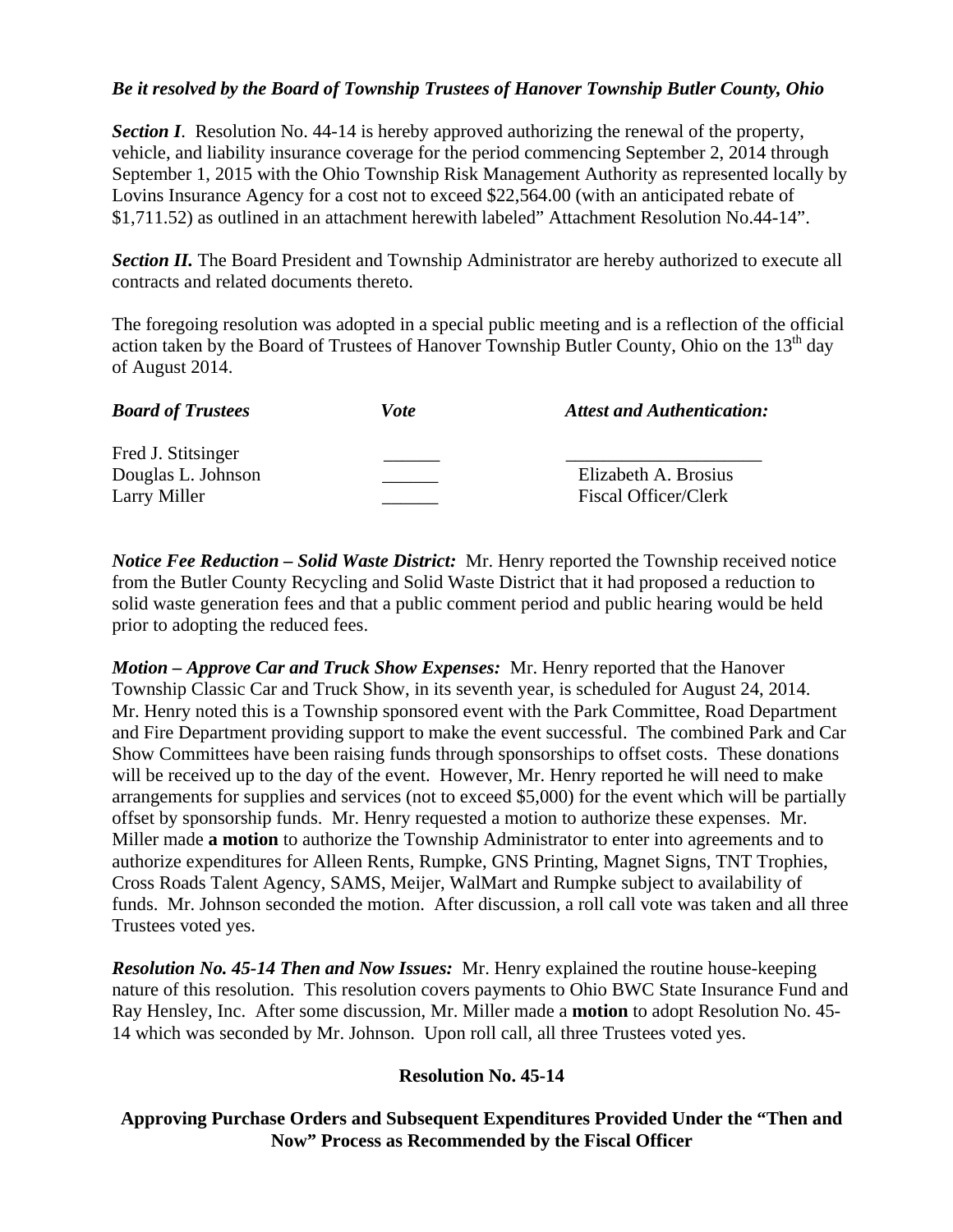*Whereas*, the Fiscal Officer reported on recent "Then and Now" activity and in particular actions associated a premium payment to Ohio BWC State Insurance Fund and payment for the 2014 Road Program Chip & Seal portion by Ray Hensley, Inc.; and

*Whereas*, the Fiscal Officer recommends that payment associated therewith be authorized through a "Then and Now" Purchase Order (amounts over \$3,000.00) officially approved by the Board and payment made accordingly; and

*Whereas*, the Board of Trustees concurs with the recommendation of the Fiscal Officer,

# *Be it resolved by the Board of Trustees of Hanover Township Butler County, Ohio*

*Section I.* That to promote sound and efficient fiscal operations for the Township, the following items are hereby approved: \$15,700.78 Ohio BWC State Insurance( Fund 1000- \$2,843.64 Fund 2041 \$2,215.77 Fund 2141 \$3,000.00 Fund 2281 \$7,641.37) and \$137,043.54 Ray Hensley, Inc. (Fund 2011- \$2,000.00 Fund 2013 \$95,043.54 Fund 2141- \$30,000.00).

**Section II**. That the Fiscal Officer is authorized to take all necessary steps to process said expenditures and provide payment accordingly.

The foregoing resolution was adopted in an open public meeting and is a reflection of the official action taken by the Board of Trustees of Hanover Township Butler County, Ohio on the  $13<sup>th</sup>$  day of August.

| <b>Board of Trustees</b>                 | Vote | <b>Attest and Authentication:</b> |
|------------------------------------------|------|-----------------------------------|
| Fred J. Stitsinger<br>Douglas L. Johnson |      | Elizabeth A. Brosius              |
| Larry Miller                             |      | Fiscal Officer/Clerk              |

# *Other New Business*

Under New Business, Mr. Henry noted that Resolution No. 42-14 was tabled at the last Board meeting pending follow-up work by the Fire Department.

Also under other New Business, Mr. Henry asked the Trustees to note correspondence in their meeting packets which included: Butler County Building Permit Reports for July 2014, a communication from Frank Gates Company regarding the BWC group rating participation program and a preliminary 2015 Board meeting schedule.

There being no further action or matters to consider, adjournment was in order.

**Motion to Adjourn**: Mr. Miller moved, seconded by Mr. Johnson, to adjourn the Board of Trustees meeting. Upon roll call, all three Trustees voted yes.